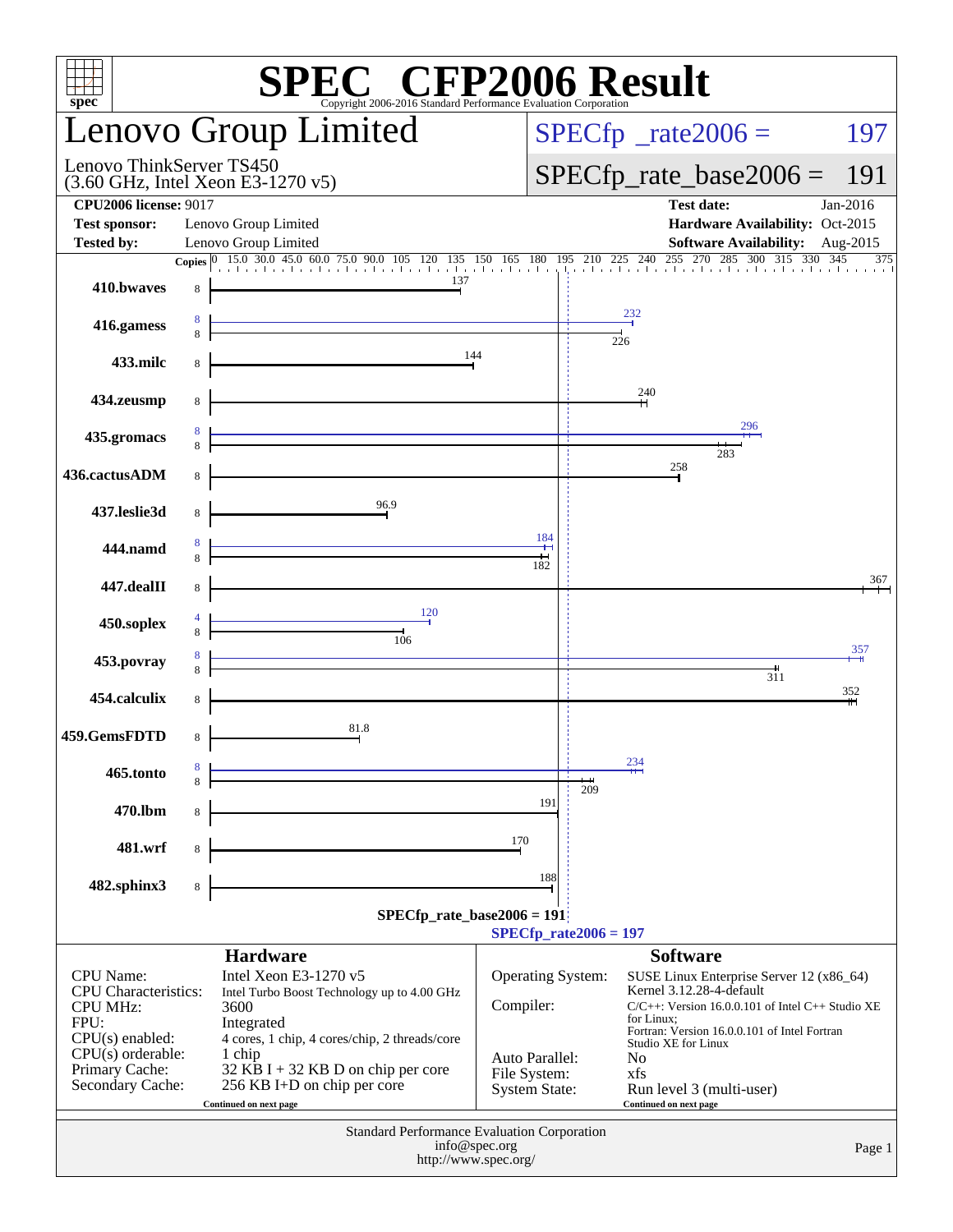

## enovo Group Limited

#### Lenovo ThinkServer TS450

 $SPECTp_rate2006 = 197$ 

### [SPECfp\\_rate\\_base2006 =](http://www.spec.org/auto/cpu2006/Docs/result-fields.html#SPECfpratebase2006) 191

| $(3.60 \text{ GHz}, \text{Intel Xeon E}3-1270 \text{ v}5)$ | $\vert$ SPECID rate dase $2000 = 19$ |            |
|------------------------------------------------------------|--------------------------------------|------------|
| <b>CPU2006 license: 9017</b>                               | Test date:                           | $Jan-2016$ |

**[Test sponsor:](http://www.spec.org/auto/cpu2006/Docs/result-fields.html#Testsponsor)** Lenovo Group Limited **[Hardware Availability:](http://www.spec.org/auto/cpu2006/Docs/result-fields.html#HardwareAvailability)** Oct-2015

**[Tested by:](http://www.spec.org/auto/cpu2006/Docs/result-fields.html#Testedby)** Lenovo Group Limited **[Software Availability:](http://www.spec.org/auto/cpu2006/Docs/result-fields.html#SoftwareAvailability)** Aug-2015

[Other Cache:](http://www.spec.org/auto/cpu2006/Docs/result-fields.html#OtherCache) [Disk Subsystem:](http://www.spec.org/auto/cpu2006/Docs/result-fields.html#DiskSubsystem) 1 x 800 GB SATA SSD [Other Hardware:](http://www.spec.org/auto/cpu2006/Docs/result-fields.html#OtherHardware) None

[L3 Cache:](http://www.spec.org/auto/cpu2006/Docs/result-fields.html#L3Cache) 8 MB I+D on chip per chip<br>Other Cache: None [Memory:](http://www.spec.org/auto/cpu2006/Docs/result-fields.html#Memory) 32 GB (4 x 8 GB 2Rx8 PC4-2133P-U)

| <b>Base Pointers:</b><br>Peak Pointers:<br>Other Software: | 32/64-bit<br>$32/64$ -bit<br>None |
|------------------------------------------------------------|-----------------------------------|
|                                                            |                                   |

32/64-bit

| <b>Results Table</b>                                                                                     |               |                |             |                |       |                |       |               |                |              |                |              |                |              |
|----------------------------------------------------------------------------------------------------------|---------------|----------------|-------------|----------------|-------|----------------|-------|---------------|----------------|--------------|----------------|--------------|----------------|--------------|
| <b>Base</b>                                                                                              |               |                | <b>Peak</b> |                |       |                |       |               |                |              |                |              |                |              |
| <b>Benchmark</b>                                                                                         | <b>Copies</b> | <b>Seconds</b> | Ratio       | <b>Seconds</b> | Ratio | <b>Seconds</b> | Ratio | <b>Copies</b> | <b>Seconds</b> | <b>Ratio</b> | <b>Seconds</b> | <b>Ratio</b> | <b>Seconds</b> | <b>Ratio</b> |
| 410.bwayes                                                                                               | 8             | 791            | 137         | 791            | 137   | 791            | 137   |               | 791            | 137          | 791            | 137          | 791            | 137          |
| 416.gamess                                                                                               | 8             | 694            | 226         | 694            | 226   | 694            | 226   | 8             | 675            | 232          | 675            | 232          | 675            | 232          |
| 433.milc                                                                                                 | 8             | 509            | 144         | 509            | 144   | 508            | 145   | 8             | 509            | 144          | 509            | 144          | 508            | 145          |
| 434.zeusmp                                                                                               | 8             | 307            | 237         | 303            | 240   | 303            | 240   | 8             | 307            | 237          | 303            | 240          | 303            | 240          |
| $435$ .gromacs                                                                                           | 8             | 205            | 279         | 196            | 292   | 202            | 283   | 8             | 193            | 296          | 189            | 302          | 195            | 293          |
| 436.cactusADM                                                                                            | 8             | 371            | 258         | 371            | 258   | 372            | 257   | 8             | 371            | 258          | 371            | 258          | 372            | 257          |
| 437.leslie3d                                                                                             | 8             | 776            | 96.9        | 774            | 97.1  | 777            | 96.7  | 8             | 776            | 96.9         | 774            | 97.1         | 777            | 96.7         |
| 444.namd                                                                                                 | 8             | 353            | 182         | 346            | 186   | 353            | 182   | 8             | 350            | 183          | 341            | 188          | 349            | 184          |
| 447.dealII                                                                                               | 8             | 249            | 367         | 245            | 373   | 255            | 359   | 8             | 249            | 367          | 245            | 373          | 255            | 359          |
| $450$ .soplex                                                                                            | 8             | 631            | 106         | 631            | 106   | 629            | 106   |               | 278            | 120          | 277            | <b>120</b>   | 277            | 121          |
| 453.povray                                                                                               | 8             | 137            | 310         | 137            | 311   | 136            | 312   | 8             | 119            | 359          | 119            | 357          | 121            | 351          |
| 454.calculix                                                                                             | 8             | 186            | 355         | 188            | 351   | 187            | 352   | 8             | 186            | 355          | 188            | 351          | 187            | 352          |
| 459.GemsFDTD                                                                                             | 8             | 1037           | 81.8        | 1038           | 81.8  | 1037           | 81.8  | 8             | 1037           | 81.8         | 1038           | 81.8         | 1037           | 81.8         |
| $465$ .tonto                                                                                             | 8             | 374            | 210         | 377            | 209   | 385            | 204   | 8             | 331            | 238          | 340            | 231          | 337            | 234          |
| 470.1bm                                                                                                  | 8             | 576            | 191         | 576            | 191   | 576            | 191   | 8             | 576            | 191          | 576            | 191          | 576            | 191          |
| 481.wrf                                                                                                  | 8             | 524            | 170         | 525            | 170   | 525            | 170   | 8             | 524            | 170          | 525            | 170          | 525            | 170          |
| 482.sphinx3                                                                                              | 8             | 832            | 187         | 830            | 188   | 829            | 188   | 8             | 832            | 187          | 830            | 188          | 829            | 188          |
| Results appear in the order in which they were run. Bold underlined text indicates a median measurement. |               |                |             |                |       |                |       |               |                |              |                |              |                |              |

#### **[Submit Notes](http://www.spec.org/auto/cpu2006/Docs/result-fields.html#SubmitNotes)**

 The taskset mechanism was used to bind copies to processors. The config file option 'submit' was used to generate taskset commands to bind each copy to a specific processor. For details, please see the config file.

### **[Operating System Notes](http://www.spec.org/auto/cpu2006/Docs/result-fields.html#OperatingSystemNotes)**

 Stack size set to unlimited using "ulimit -s unlimited" Transparent Huge Pages enabled with: echo always > /sys/kernel/mm/transparent\_hugepage/enabled Filesystem page cache cleared with: echo 1 > /proc/sys/vm/drop\_caches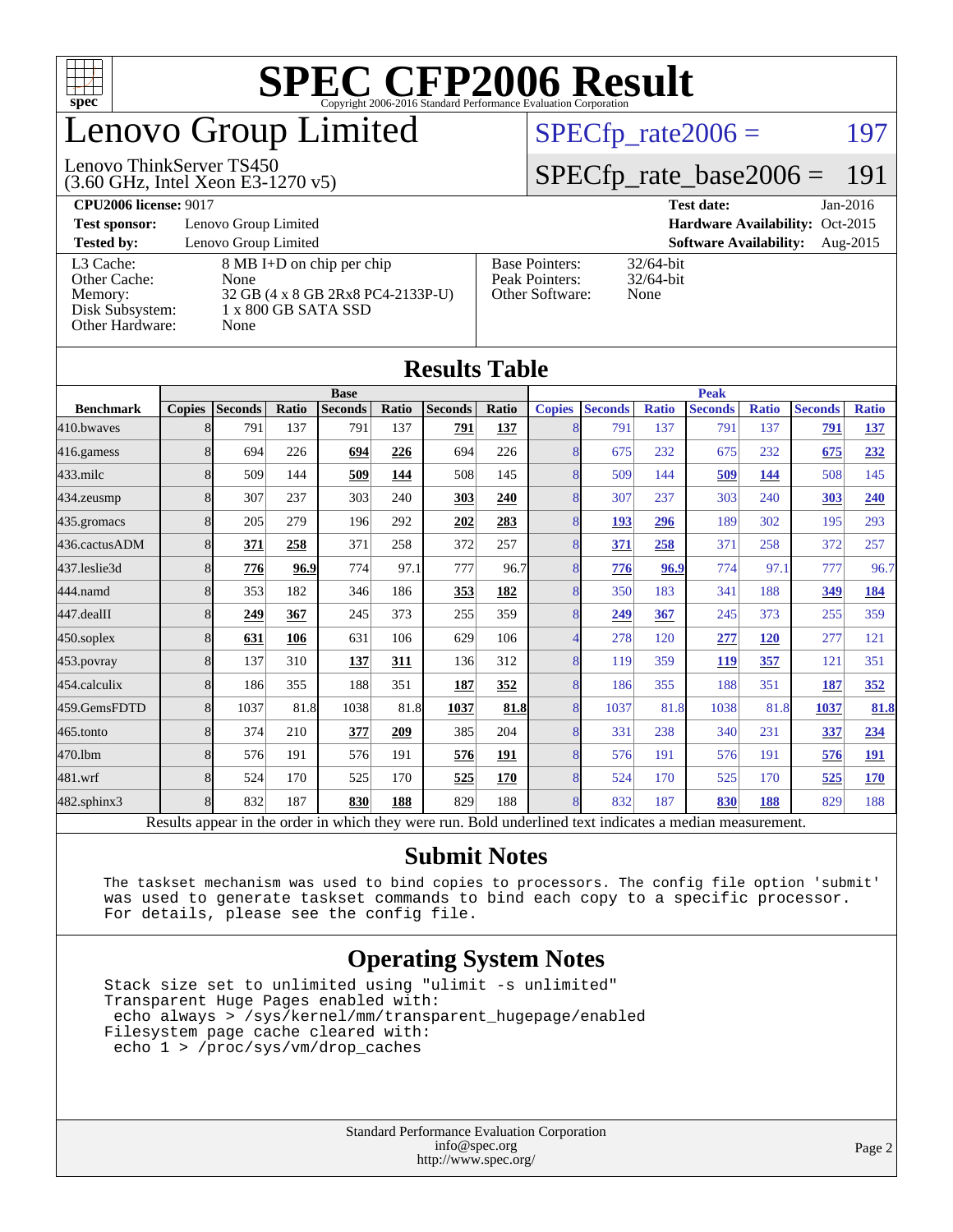

## enovo Group Limited

 $SPECTp\_rate2006 = 197$ 

(3.60 GHz, Intel Xeon E3-1270 v5) Lenovo ThinkServer TS450

[SPECfp\\_rate\\_base2006 =](http://www.spec.org/auto/cpu2006/Docs/result-fields.html#SPECfpratebase2006) 191

**[Test sponsor:](http://www.spec.org/auto/cpu2006/Docs/result-fields.html#Testsponsor)** Lenovo Group Limited **[Hardware Availability:](http://www.spec.org/auto/cpu2006/Docs/result-fields.html#HardwareAvailability)** Oct-2015

**[CPU2006 license:](http://www.spec.org/auto/cpu2006/Docs/result-fields.html#CPU2006license)** 9017 **[Test date:](http://www.spec.org/auto/cpu2006/Docs/result-fields.html#Testdate)** Jan-2016 **[Tested by:](http://www.spec.org/auto/cpu2006/Docs/result-fields.html#Testedby)** Lenovo Group Limited **[Software Availability:](http://www.spec.org/auto/cpu2006/Docs/result-fields.html#SoftwareAvailability)** Aug-2015

#### **[Platform Notes](http://www.spec.org/auto/cpu2006/Docs/result-fields.html#PlatformNotes)**

Standard Performance Evaluation Corporation [info@spec.org](mailto:info@spec.org) BIOS Configuration: EIST Support set to Enabled Intel (R) Hyper-Threading set to Enabled C1E Support set to Enabled C State Support set to Enabled Turbo Mode set to Enable Sysinfo program /home/cpu2006-1.2-ic16.0/config/sysinfo.rev6914 \$Rev: 6914 \$ \$Date:: 2014-06-25 #\$ e3fbb8667b5a285932ceab81e28219e1 running on TS450-SLE12 Sun Jan 24 20:54:07 2016 This section contains SUT (System Under Test) info as seen by some common utilities. To remove or add to this section, see: <http://www.spec.org/cpu2006/Docs/config.html#sysinfo> From /proc/cpuinfo model name:  $Intel(R)$  Xeon $(R)$  CPU E3-1270 v5 @ 3.60GHz 1 "physical id"s (chips) 8 "processors" cores, siblings (Caution: counting these is hw and system dependent. The following excerpts from /proc/cpuinfo might not be reliable. Use with caution.) cpu cores : 4 siblings : 8 physical 0: cores 0 1 2 3 cache size : 8192 KB From /proc/meminfo MemTotal: 32932764 kB HugePages\_Total: 0 Hugepagesize: 2048 kB From /etc/\*release\* /etc/\*version\* SuSE-release: SUSE Linux Enterprise Server 12 (x86\_64) VERSION = 12 PATCHLEVEL = 0 # This file is deprecated and will be removed in a future service pack or release. # Please check /etc/os-release for details about this release. os-release: NAME="SLES" VERSION="12" VERSION\_ID="12" PRETTY\_NAME="SUSE\_Linux Enterprise Server 12" ID="sles" ANSI\_COLOR="0;32" CPE\_NAME="cpe:/o:suse:sles:12" uname -a: Linux TS450-SLE12 3.12.28-4-default #1 SMP Thu Sep 25 17:02:34 UTC 2014 (9879bd4) x86\_64 x86\_64 x86\_64 GNU/Linux Continued on next page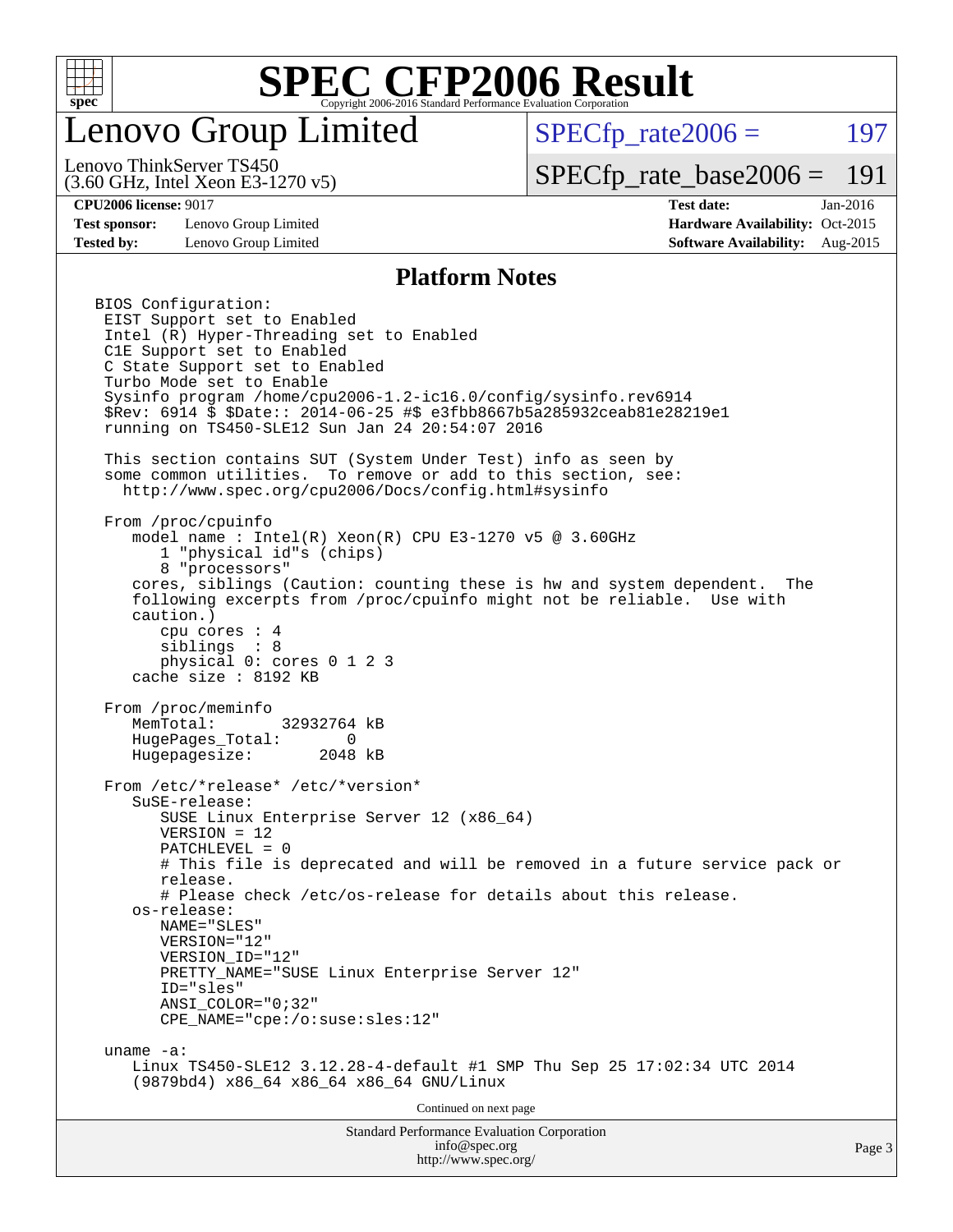

enovo Group Limited

 $SPECTp\_rate2006 = 197$ 

[SPECfp\\_rate\\_base2006 =](http://www.spec.org/auto/cpu2006/Docs/result-fields.html#SPECfpratebase2006) 191

(3.60 GHz, Intel Xeon E3-1270 v5) Lenovo ThinkServer TS450

**[Test sponsor:](http://www.spec.org/auto/cpu2006/Docs/result-fields.html#Testsponsor)** Lenovo Group Limited **[Hardware Availability:](http://www.spec.org/auto/cpu2006/Docs/result-fields.html#HardwareAvailability)** Oct-2015 **[Tested by:](http://www.spec.org/auto/cpu2006/Docs/result-fields.html#Testedby)** Lenovo Group Limited **[Software Availability:](http://www.spec.org/auto/cpu2006/Docs/result-fields.html#SoftwareAvailability)** Aug-2015

**[CPU2006 license:](http://www.spec.org/auto/cpu2006/Docs/result-fields.html#CPU2006license)** 9017 **[Test date:](http://www.spec.org/auto/cpu2006/Docs/result-fields.html#Testdate)** Jan-2016

#### **[Platform Notes \(Continued\)](http://www.spec.org/auto/cpu2006/Docs/result-fields.html#PlatformNotes)**

run-level 3 Jan 24 13:17

 SPEC is set to: /home/cpu2006-1.2-ic16.0 Filesystem Type Size Used Avail Use% Mounted on<br>
/dev/sda3 xfs 600G 7.6G 593G 2% /home 600G 7.6G 593G Additional information from dmidecode:

 Warning: Use caution when you interpret this section. The 'dmidecode' program reads system data which is "intended to allow hardware to be accurately determined", but the intent may not be met, as there are frequent changes to hardware, firmware, and the "DMTF SMBIOS" standard.

 BIOS LENOVO FWKT32A 12/25/2015 Memory: 4x Samsung M378A1G43DB0-CPB 8 GB 2 rank 2133 MHz

(End of data from sysinfo program)

#### **[General Notes](http://www.spec.org/auto/cpu2006/Docs/result-fields.html#GeneralNotes)**

Environment variables set by runspec before the start of the run: LD\_LIBRARY\_PATH = "/home/cpu2006-1.2-ic16.0/libs/32:/home/cpu2006-1.2-ic16.0/libs/64:/home/cpu2006-1.2-ic16.0/sh"

 Binaries compiled on a system with 1x Intel Core i5-4670K CPU + 32GB memory using RedHat EL 7.1 Transparent Huge Pages enabled with: echo always > /sys/kernel/mm/transparent\_hugepage/enabled

### **[Base Compiler Invocation](http://www.spec.org/auto/cpu2006/Docs/result-fields.html#BaseCompilerInvocation)**

[C benchmarks](http://www.spec.org/auto/cpu2006/Docs/result-fields.html#Cbenchmarks):  $\text{icc}$  -m64

[C++ benchmarks:](http://www.spec.org/auto/cpu2006/Docs/result-fields.html#CXXbenchmarks) [icpc -m64](http://www.spec.org/cpu2006/results/res2016q1/cpu2006-20160222-39033.flags.html#user_CXXbase_intel_icpc_64bit_bedb90c1146cab66620883ef4f41a67e)

[Fortran benchmarks](http://www.spec.org/auto/cpu2006/Docs/result-fields.html#Fortranbenchmarks): [ifort -m64](http://www.spec.org/cpu2006/results/res2016q1/cpu2006-20160222-39033.flags.html#user_FCbase_intel_ifort_64bit_ee9d0fb25645d0210d97eb0527dcc06e)

[Benchmarks using both Fortran and C](http://www.spec.org/auto/cpu2006/Docs/result-fields.html#BenchmarksusingbothFortranandC): [icc -m64](http://www.spec.org/cpu2006/results/res2016q1/cpu2006-20160222-39033.flags.html#user_CC_FCbase_intel_icc_64bit_0b7121f5ab7cfabee23d88897260401c) [ifort -m64](http://www.spec.org/cpu2006/results/res2016q1/cpu2006-20160222-39033.flags.html#user_CC_FCbase_intel_ifort_64bit_ee9d0fb25645d0210d97eb0527dcc06e)

## **[Base Portability Flags](http://www.spec.org/auto/cpu2006/Docs/result-fields.html#BasePortabilityFlags)**

 410.bwaves: [-DSPEC\\_CPU\\_LP64](http://www.spec.org/cpu2006/results/res2016q1/cpu2006-20160222-39033.flags.html#suite_basePORTABILITY410_bwaves_DSPEC_CPU_LP64) 416.gamess: [-DSPEC\\_CPU\\_LP64](http://www.spec.org/cpu2006/results/res2016q1/cpu2006-20160222-39033.flags.html#suite_basePORTABILITY416_gamess_DSPEC_CPU_LP64)

Continued on next page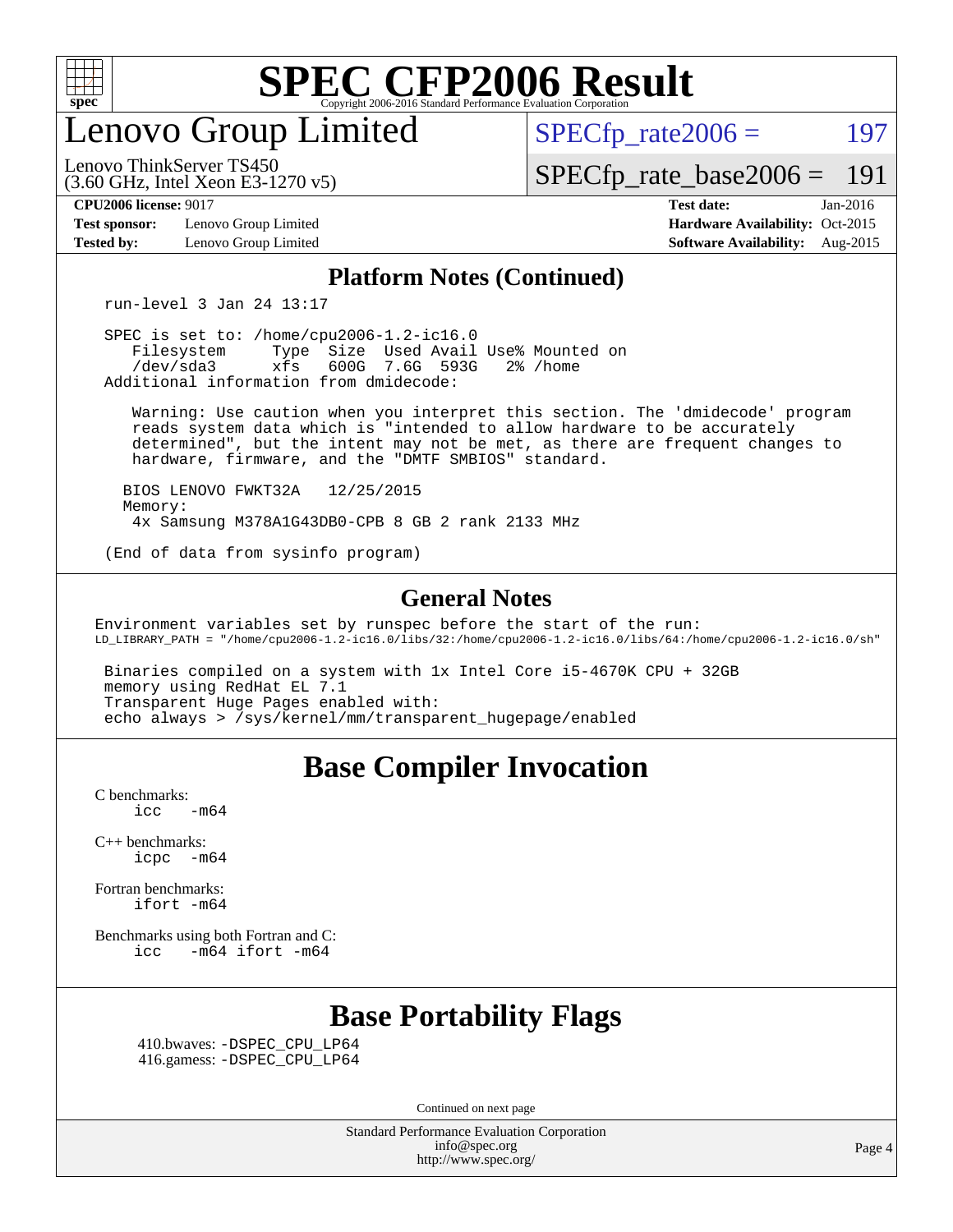

enovo Group Limited

 $SPECTp_rate2006 = 197$ 

(3.60 GHz, Intel Xeon E3-1270 v5) Lenovo ThinkServer TS450

[SPECfp\\_rate\\_base2006 =](http://www.spec.org/auto/cpu2006/Docs/result-fields.html#SPECfpratebase2006) 191

**[Test sponsor:](http://www.spec.org/auto/cpu2006/Docs/result-fields.html#Testsponsor)** Lenovo Group Limited **[Hardware Availability:](http://www.spec.org/auto/cpu2006/Docs/result-fields.html#HardwareAvailability)** Oct-2015

**[CPU2006 license:](http://www.spec.org/auto/cpu2006/Docs/result-fields.html#CPU2006license)** 9017 **[Test date:](http://www.spec.org/auto/cpu2006/Docs/result-fields.html#Testdate)** Jan-2016 **[Tested by:](http://www.spec.org/auto/cpu2006/Docs/result-fields.html#Testedby)** Lenovo Group Limited **[Software Availability:](http://www.spec.org/auto/cpu2006/Docs/result-fields.html#SoftwareAvailability)** Aug-2015

## **[Base Portability Flags \(Continued\)](http://www.spec.org/auto/cpu2006/Docs/result-fields.html#BasePortabilityFlags)**

| 433.milc: -DSPEC CPU LP64<br>434.zeusmp: -DSPEC_CPU_LP64                     |                                                                |
|------------------------------------------------------------------------------|----------------------------------------------------------------|
| 435.gromacs: -DSPEC_CPU_LP64 -nofor_main                                     |                                                                |
| 436.cactusADM: -DSPEC CPU LP64 -nofor main<br>437.leslie3d: -DSPEC CPU LP64  |                                                                |
| 444.namd: - DSPEC CPU LP64                                                   |                                                                |
| 447.dealII: -DSPEC CPU LP64<br>450.soplex: -DSPEC_CPU_LP64                   |                                                                |
| 453.povray: -DSPEC_CPU_LP64                                                  |                                                                |
| 454.calculix: - DSPEC CPU LP64 - nofor main<br>459.GemsFDTD: -DSPEC_CPU_LP64 |                                                                |
| 465.tonto: - DSPEC CPU LP64                                                  |                                                                |
| 470.1bm: -DSPEC CPU LP64                                                     |                                                                |
| 482.sphinx3: -DSPEC_CPU_LP64                                                 | 481.wrf: -DSPEC CPU LP64 -DSPEC CPU CASE FLAG -DSPEC CPU LINUX |
|                                                                              |                                                                |
|                                                                              |                                                                |

### **[Base Optimization Flags](http://www.spec.org/auto/cpu2006/Docs/result-fields.html#BaseOptimizationFlags)**

[C benchmarks](http://www.spec.org/auto/cpu2006/Docs/result-fields.html#Cbenchmarks):

[-xCORE-AVX2](http://www.spec.org/cpu2006/results/res2016q1/cpu2006-20160222-39033.flags.html#user_CCbase_f-xAVX2_5f5fc0cbe2c9f62c816d3e45806c70d7) [-ipo](http://www.spec.org/cpu2006/results/res2016q1/cpu2006-20160222-39033.flags.html#user_CCbase_f-ipo) [-O3](http://www.spec.org/cpu2006/results/res2016q1/cpu2006-20160222-39033.flags.html#user_CCbase_f-O3) [-no-prec-div](http://www.spec.org/cpu2006/results/res2016q1/cpu2006-20160222-39033.flags.html#user_CCbase_f-no-prec-div) [-opt-prefetch](http://www.spec.org/cpu2006/results/res2016q1/cpu2006-20160222-39033.flags.html#user_CCbase_f-opt-prefetch) [-auto-p32](http://www.spec.org/cpu2006/results/res2016q1/cpu2006-20160222-39033.flags.html#user_CCbase_f-auto-p32) [-ansi-alias](http://www.spec.org/cpu2006/results/res2016q1/cpu2006-20160222-39033.flags.html#user_CCbase_f-ansi-alias) [-opt-mem-layout-trans=3](http://www.spec.org/cpu2006/results/res2016q1/cpu2006-20160222-39033.flags.html#user_CCbase_f-opt-mem-layout-trans_a7b82ad4bd7abf52556d4961a2ae94d5)

[C++ benchmarks:](http://www.spec.org/auto/cpu2006/Docs/result-fields.html#CXXbenchmarks)

[-xCORE-AVX2](http://www.spec.org/cpu2006/results/res2016q1/cpu2006-20160222-39033.flags.html#user_CXXbase_f-xAVX2_5f5fc0cbe2c9f62c816d3e45806c70d7) [-ipo](http://www.spec.org/cpu2006/results/res2016q1/cpu2006-20160222-39033.flags.html#user_CXXbase_f-ipo) [-O3](http://www.spec.org/cpu2006/results/res2016q1/cpu2006-20160222-39033.flags.html#user_CXXbase_f-O3) [-no-prec-div](http://www.spec.org/cpu2006/results/res2016q1/cpu2006-20160222-39033.flags.html#user_CXXbase_f-no-prec-div) [-opt-prefetch](http://www.spec.org/cpu2006/results/res2016q1/cpu2006-20160222-39033.flags.html#user_CXXbase_f-opt-prefetch) [-auto-p32](http://www.spec.org/cpu2006/results/res2016q1/cpu2006-20160222-39033.flags.html#user_CXXbase_f-auto-p32) [-ansi-alias](http://www.spec.org/cpu2006/results/res2016q1/cpu2006-20160222-39033.flags.html#user_CXXbase_f-ansi-alias) [-opt-mem-layout-trans=3](http://www.spec.org/cpu2006/results/res2016q1/cpu2006-20160222-39033.flags.html#user_CXXbase_f-opt-mem-layout-trans_a7b82ad4bd7abf52556d4961a2ae94d5)

[Fortran benchmarks](http://www.spec.org/auto/cpu2006/Docs/result-fields.html#Fortranbenchmarks): [-xCORE-AVX2](http://www.spec.org/cpu2006/results/res2016q1/cpu2006-20160222-39033.flags.html#user_FCbase_f-xAVX2_5f5fc0cbe2c9f62c816d3e45806c70d7) [-ipo](http://www.spec.org/cpu2006/results/res2016q1/cpu2006-20160222-39033.flags.html#user_FCbase_f-ipo) [-O3](http://www.spec.org/cpu2006/results/res2016q1/cpu2006-20160222-39033.flags.html#user_FCbase_f-O3) [-no-prec-div](http://www.spec.org/cpu2006/results/res2016q1/cpu2006-20160222-39033.flags.html#user_FCbase_f-no-prec-div) [-opt-prefetch](http://www.spec.org/cpu2006/results/res2016q1/cpu2006-20160222-39033.flags.html#user_FCbase_f-opt-prefetch)

[Benchmarks using both Fortran and C](http://www.spec.org/auto/cpu2006/Docs/result-fields.html#BenchmarksusingbothFortranandC): [-xCORE-AVX2](http://www.spec.org/cpu2006/results/res2016q1/cpu2006-20160222-39033.flags.html#user_CC_FCbase_f-xAVX2_5f5fc0cbe2c9f62c816d3e45806c70d7) [-ipo](http://www.spec.org/cpu2006/results/res2016q1/cpu2006-20160222-39033.flags.html#user_CC_FCbase_f-ipo) [-O3](http://www.spec.org/cpu2006/results/res2016q1/cpu2006-20160222-39033.flags.html#user_CC_FCbase_f-O3) [-no-prec-div](http://www.spec.org/cpu2006/results/res2016q1/cpu2006-20160222-39033.flags.html#user_CC_FCbase_f-no-prec-div) [-opt-prefetch](http://www.spec.org/cpu2006/results/res2016q1/cpu2006-20160222-39033.flags.html#user_CC_FCbase_f-opt-prefetch) [-auto-p32](http://www.spec.org/cpu2006/results/res2016q1/cpu2006-20160222-39033.flags.html#user_CC_FCbase_f-auto-p32) [-ansi-alias](http://www.spec.org/cpu2006/results/res2016q1/cpu2006-20160222-39033.flags.html#user_CC_FCbase_f-ansi-alias) [-opt-mem-layout-trans=3](http://www.spec.org/cpu2006/results/res2016q1/cpu2006-20160222-39033.flags.html#user_CC_FCbase_f-opt-mem-layout-trans_a7b82ad4bd7abf52556d4961a2ae94d5)

## **[Peak Compiler Invocation](http://www.spec.org/auto/cpu2006/Docs/result-fields.html#PeakCompilerInvocation)**

[C benchmarks](http://www.spec.org/auto/cpu2006/Docs/result-fields.html#Cbenchmarks):  $-m64$ 

[C++ benchmarks \(except as noted below\):](http://www.spec.org/auto/cpu2006/Docs/result-fields.html#CXXbenchmarksexceptasnotedbelow) [icpc -m64](http://www.spec.org/cpu2006/results/res2016q1/cpu2006-20160222-39033.flags.html#user_CXXpeak_intel_icpc_64bit_bedb90c1146cab66620883ef4f41a67e)

450.soplex: [icpc -m32 -L/opt/intel/compilers\\_and\\_libraries\\_2016/linux/compiler/lib/ia32\\_lin](http://www.spec.org/cpu2006/results/res2016q1/cpu2006-20160222-39033.flags.html#user_peakCXXLD450_soplex_intel_icpc_b4f50a394bdb4597aa5879c16bc3f5c5)

[Fortran benchmarks](http://www.spec.org/auto/cpu2006/Docs/result-fields.html#Fortranbenchmarks): [ifort -m64](http://www.spec.org/cpu2006/results/res2016q1/cpu2006-20160222-39033.flags.html#user_FCpeak_intel_ifort_64bit_ee9d0fb25645d0210d97eb0527dcc06e)

Continued on next page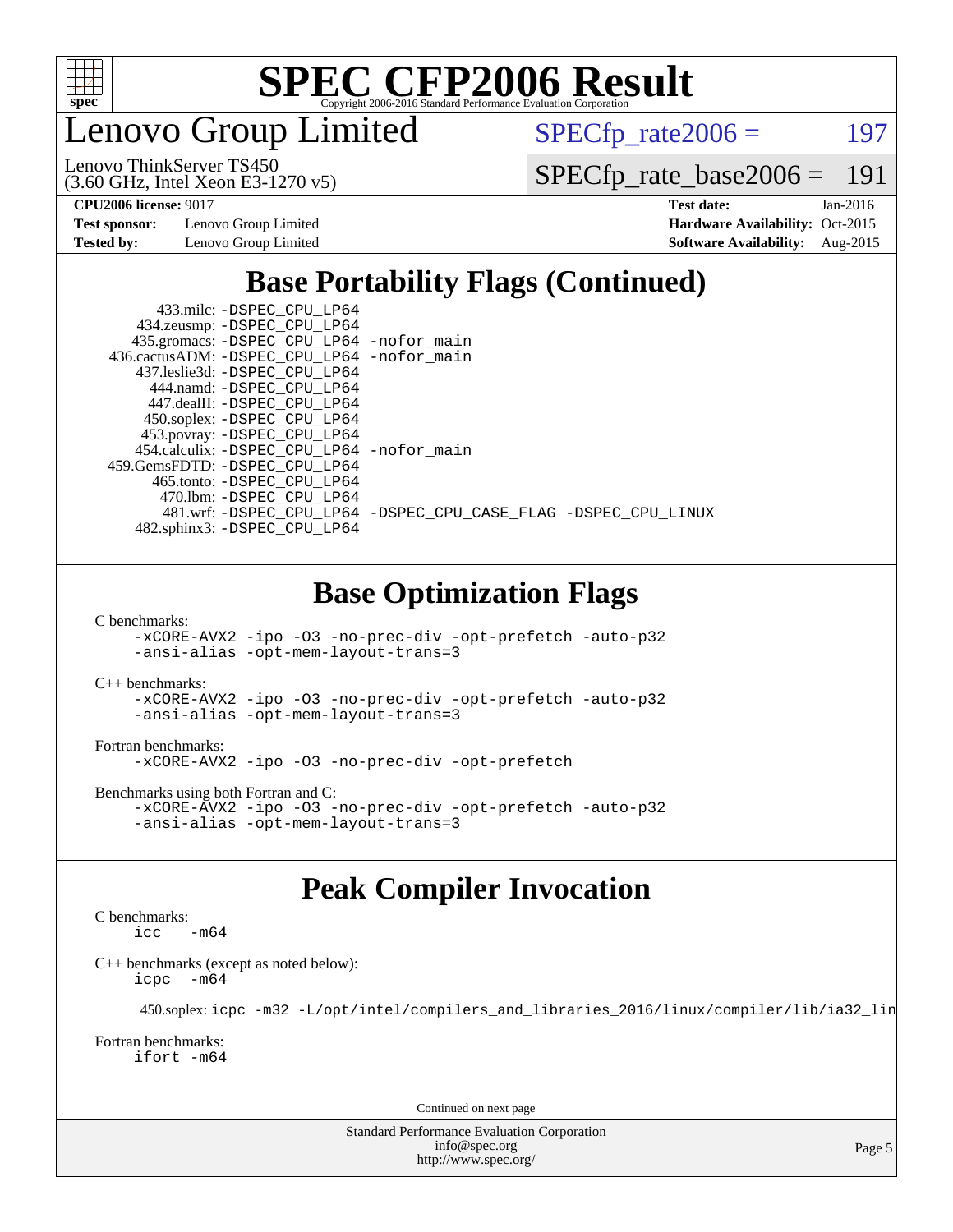

## enovo Group Limited

 $SPECTp_rate2006 = 197$ 

(3.60 GHz, Intel Xeon E3-1270 v5) Lenovo ThinkServer TS450

[SPECfp\\_rate\\_base2006 =](http://www.spec.org/auto/cpu2006/Docs/result-fields.html#SPECfpratebase2006) 191

**[Test sponsor:](http://www.spec.org/auto/cpu2006/Docs/result-fields.html#Testsponsor)** Lenovo Group Limited **[Hardware Availability:](http://www.spec.org/auto/cpu2006/Docs/result-fields.html#HardwareAvailability)** Oct-2015

**[CPU2006 license:](http://www.spec.org/auto/cpu2006/Docs/result-fields.html#CPU2006license)** 9017 **[Test date:](http://www.spec.org/auto/cpu2006/Docs/result-fields.html#Testdate)** Jan-2016 **[Tested by:](http://www.spec.org/auto/cpu2006/Docs/result-fields.html#Testedby)** Lenovo Group Limited **[Software Availability:](http://www.spec.org/auto/cpu2006/Docs/result-fields.html#SoftwareAvailability)** Aug-2015

## **[Peak Compiler Invocation \(Continued\)](http://www.spec.org/auto/cpu2006/Docs/result-fields.html#PeakCompilerInvocation)**

[Benchmarks using both Fortran and C](http://www.spec.org/auto/cpu2006/Docs/result-fields.html#BenchmarksusingbothFortranandC): [icc -m64](http://www.spec.org/cpu2006/results/res2016q1/cpu2006-20160222-39033.flags.html#user_CC_FCpeak_intel_icc_64bit_0b7121f5ab7cfabee23d88897260401c) [ifort -m64](http://www.spec.org/cpu2006/results/res2016q1/cpu2006-20160222-39033.flags.html#user_CC_FCpeak_intel_ifort_64bit_ee9d0fb25645d0210d97eb0527dcc06e)

### **[Peak Portability Flags](http://www.spec.org/auto/cpu2006/Docs/result-fields.html#PeakPortabilityFlags)**

| 410.bwaves: -DSPEC CPU LP64                 |                                                                |
|---------------------------------------------|----------------------------------------------------------------|
| 416.gamess: -DSPEC_CPU_LP64                 |                                                                |
| 433.milc: -DSPEC CPU LP64                   |                                                                |
| 434.zeusmp: -DSPEC_CPU_LP64                 |                                                                |
| 435.gromacs: -DSPEC_CPU_LP64 -nofor_main    |                                                                |
| 436.cactusADM: -DSPEC CPU LP64 -nofor main  |                                                                |
| 437.leslie3d: -DSPEC CPU LP64               |                                                                |
| 444.namd: - DSPEC_CPU LP64                  |                                                                |
| 447.dealII: -DSPEC CPU LP64                 |                                                                |
| 450.soplex: -D_FILE_OFFSET_BITS=64          |                                                                |
| 453.povray: -DSPEC_CPU_LP64                 |                                                                |
| 454.calculix: - DSPEC CPU LP64 - nofor main |                                                                |
| 459.GemsFDTD: -DSPEC CPU LP64               |                                                                |
| 465.tonto: - DSPEC CPU LP64                 |                                                                |
| 470.1bm: - DSPEC CPU LP64                   |                                                                |
|                                             | 481.wrf: -DSPEC CPU LP64 -DSPEC CPU CASE FLAG -DSPEC CPU LINUX |
| 482.sphinx3: -DSPEC CPU LP64                |                                                                |

## **[Peak Optimization Flags](http://www.spec.org/auto/cpu2006/Docs/result-fields.html#PeakOptimizationFlags)**

```
C benchmarks:
```

```
 433.milc: basepeak = yes
470.lbm: basepeak = yes
```
482.sphinx3: basepeak = yes

```
C++ benchmarks:
```

```
 444.namd: -xCORE-AVX2(pass 2) -prof-gen:threadsafe(pass 1)
         -i\text{po}(pass 2) -\overline{O}3(pass 2)-no-prec-div(pass 2)
         -par-num-threads=1(pass 1) -opt-mem-layout-trans=3(pass 2)
         -prof-use(pass 2) -fno-alias -auto-ilp32
```

```
 447.dealII: basepeak = yes
```

```
 450.soplex: -xCORE-AVX2(pass 2) -prof-gen:threadsafe(pass 1)
         -ipo(pass 2) -O3(pass 2) -no-prec-div(pass 2)
         -par-num-threads=1(pass 1) -opt-mem-layout-trans=3(pass 2)
         -prof-use(pass 2) -opt-malloc-options=3
```
Continued on next page

```
Standard Performance Evaluation Corporation
              info@spec.org
           http://www.spec.org/
```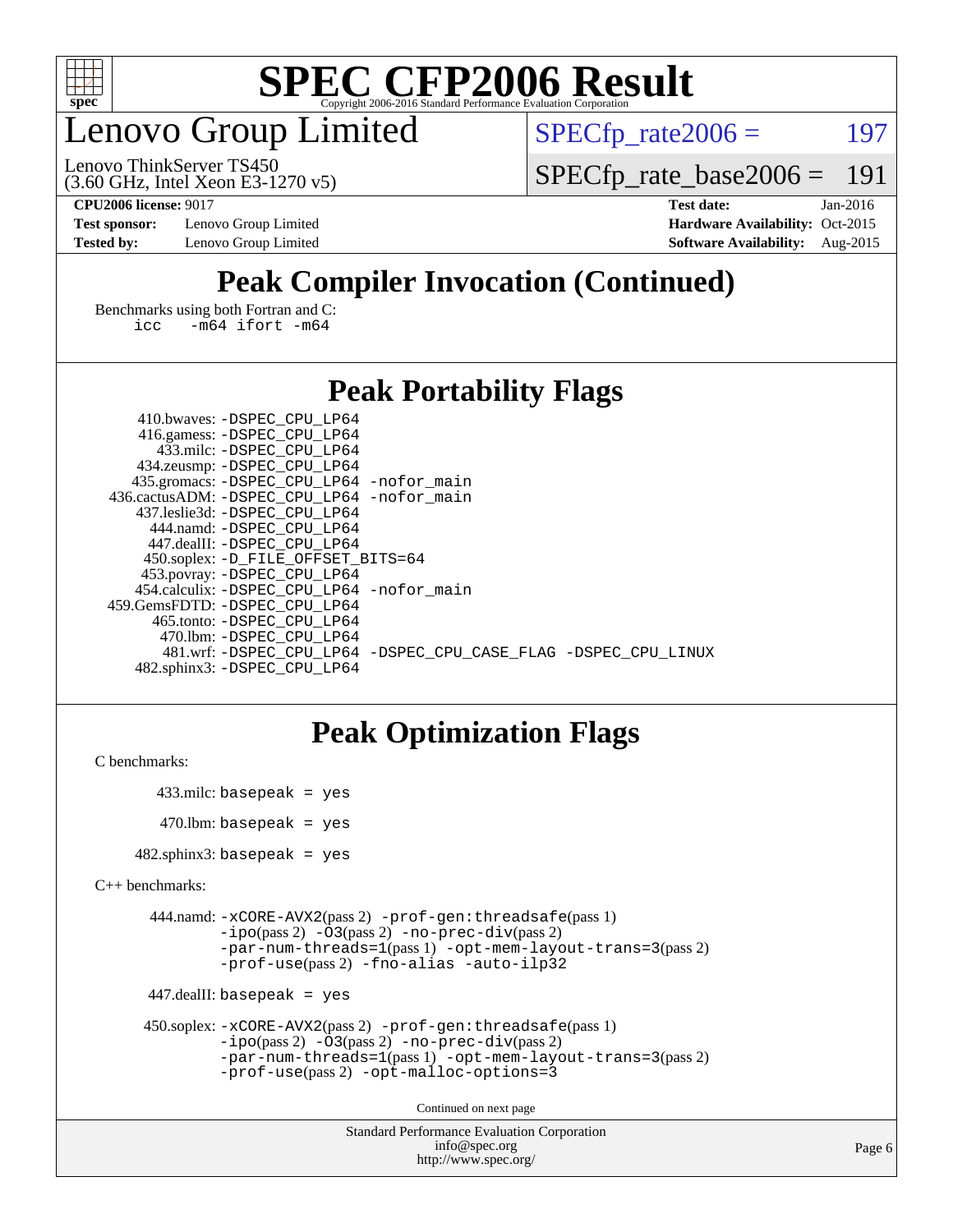

enovo Group Limited

 $SPECTp_rate2006 = 197$ 

(3.60 GHz, Intel Xeon E3-1270 v5) Lenovo ThinkServer TS450

[SPECfp\\_rate\\_base2006 =](http://www.spec.org/auto/cpu2006/Docs/result-fields.html#SPECfpratebase2006) 191

**[Test sponsor:](http://www.spec.org/auto/cpu2006/Docs/result-fields.html#Testsponsor)** Lenovo Group Limited **[Hardware Availability:](http://www.spec.org/auto/cpu2006/Docs/result-fields.html#HardwareAvailability)** Oct-2015

**[CPU2006 license:](http://www.spec.org/auto/cpu2006/Docs/result-fields.html#CPU2006license)** 9017 **[Test date:](http://www.spec.org/auto/cpu2006/Docs/result-fields.html#Testdate)** Jan-2016 **[Tested by:](http://www.spec.org/auto/cpu2006/Docs/result-fields.html#Testedby)** Lenovo Group Limited **[Software Availability:](http://www.spec.org/auto/cpu2006/Docs/result-fields.html#SoftwareAvailability)** Aug-2015

## **[Peak Optimization Flags \(Continued\)](http://www.spec.org/auto/cpu2006/Docs/result-fields.html#PeakOptimizationFlags)**

```
 453.povray: -xCORE-AVX2(pass 2) -prof-gen:threadsafe(pass 1)
                   -i\text{po}(pass 2) -\overset{\sim}{O}3(pass 2)-no-prec-div(pass 2)
                   -par-num-threads=1(pass 1) -opt-mem-layout-trans=3(pass 2)
                   -prof-use(pass 2) -unroll4 -ansi-alias
   Fortran benchmarks: 
        410.bwaves: basepeak = yes 416.gamess: -xCORE-AVX2(pass 2) -prof-gen:threadsafe(pass 1)
                   -ipo(pass 2) -O3(pass 2) -no-prec-div(pass 2)
                   -par-num-threads=1(pass 1) -prof-use(pass 2) -unroll2
                   -inline-level=0 -scalar-rep-
         434.zeusmp: basepeak = yes
         437.leslie3d: basepeak = yes
     459.GemsFDTD: basepeak = yes
           465.tonto: -xCORE-AVX2(pass 2) -prof-gen:threadsafe(pass 1)
                   -i\text{po}(pass 2) -03(pass 2)-no-prec-div(pass 2)
                   -par-num-threads=1(pass 1) -prof-use(pass 2) -unroll4 -auto
                   -inline-calloc -opt-malloc-options=3
   Benchmarks using both Fortran and C: 
         435.gromacs: -xCORE-AVX2(pass 2) -prof-gen:threadsafe(pass 1)
                   -i\text{po}(pass 2) -\tilde{O}3(pass 2)-no-prec-div(pass 2)
                   -par-num-threads=1(pass 1) -opt-mem-layout-trans=3(pass 2)
                   -prof-use(pass 2) -opt-prefetch -auto-ilp32
    436.cactusADM:basepeak = yes454.calculix: basepeak = yes
            481 \text{.m}: basepeak = yes
                         The flags files that were used to format this result can be browsed at
http://www.spec.org/cpu2006/flags/Intel-ic16.0-official-linux64.html
http://www.spec.org/cpu2006/flags/Default-Platform-Flags.html
                             You can also download the XML flags sources by saving the following links:
http://www.spec.org/cpu2006/flags/Intel-ic16.0-official-linux64.xml
http://www.spec.org/cpu2006/flags/Default-Platform-Flags.xml
```